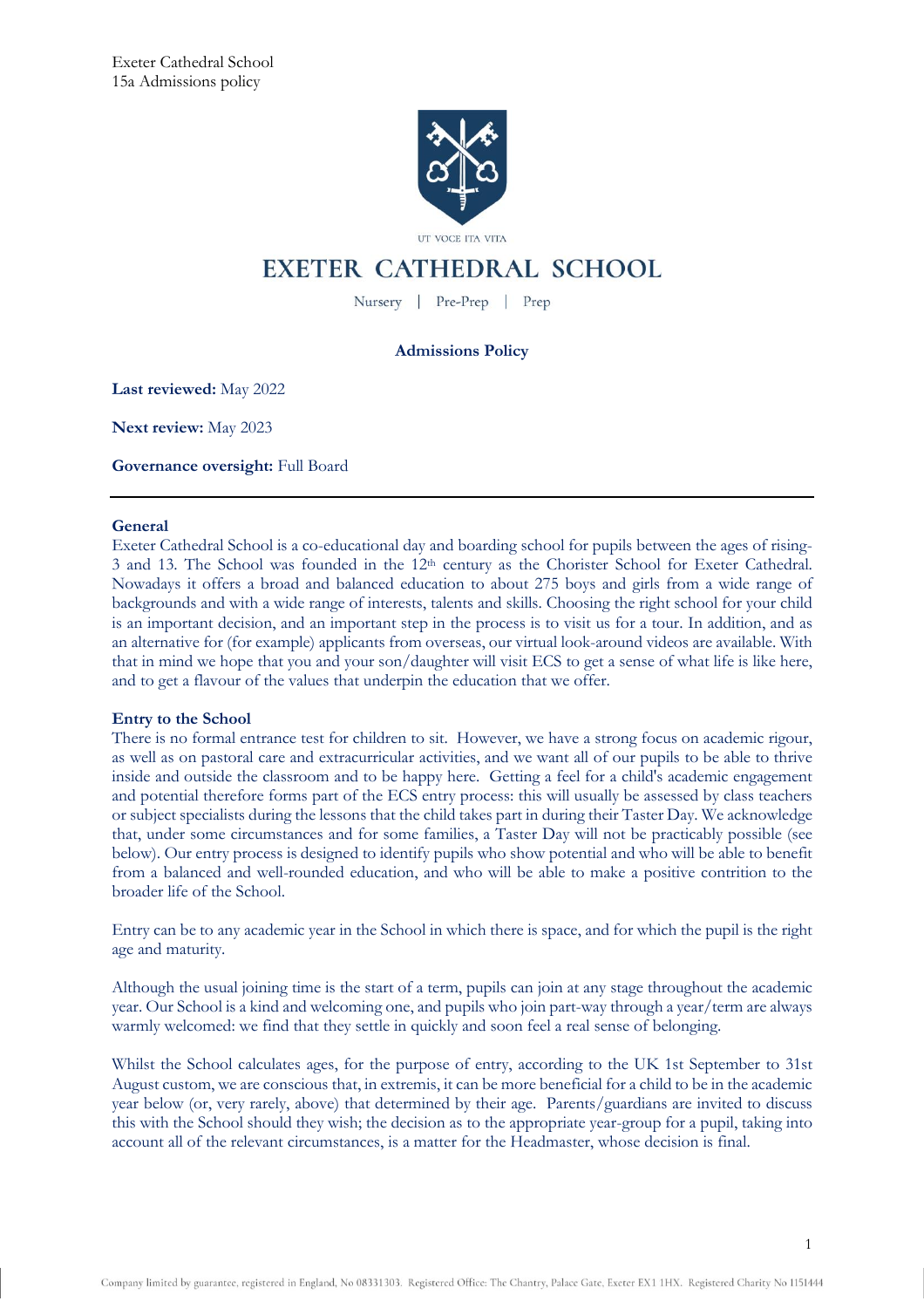# **Selection to the School (the offer of a place) is based on the following:**

- Where circumstances permit, a Taster Day will be held. A satisfactory Taster Day will allow the School and the family to have confidence that a child has the appropriate emotional, behavioural, and social maturity; the intellectual potential; and the commitment and willingness, to benefit from the education we offer; and that the School can meet the needs and expectations of the family.
- Receipt of a positive confidential reference/report from the child's present school (where applicable). Where a reference is delayed, the Headmaster may consider making an offer of a place subject to receipt of a positive confidential reference.
- Candidates for the Cathedral Choir satisfy the requirements of both the Cathedral Department of Liturgy and Music and the School as to their suitability to be a chorister and a pupil of the School.
- In the case of an applicant for the Nursery classes, parents are able to give an assurance that lavatory training has been satisfactorily completed by their child.
- There are sufficient vacancies in the appropriate year group, Cathedral Choir or boarding house.
- The School is able to provide adequately for any disability or special educational needs (if any) the applicant may have, making reasonable adjustments where necessary; and having made reasonable adjustment, the School has the capacity to cope with any disability the applicant may have.
- The pupil's present school (where applicable) reports satisfactory attitudes and conduct on the part of the parents/guardians and the pupil, and that fees have been paid (where applicable).

Parents/guardians who wish for their child(ren) to be considered for a place at ECS should contact the Admissions Manager or the Headmaster in the first instance.

# **Equal Treatment**

ECS wants to encourage applications from as diverse a range of backgrounds as possible. We are a welcoming, considerate and compassionate school, and a variety of backgrounds helps to enrich our community and develop our pupils' global outlook and appreciation.

We champion equality of opportunity and celebrate diversity, and seek to be an inclusive school within the framework of our admissions policy. No pupil or prospective pupil will be treated less favourably on the grounds of their skin colour, race, nationality or ethnic or national origin, gender, religious faith, disability, or socio-economic group.

The School's provision for bursaries is described below.

# **Special Educational Needs and Disabilities**

The School is inclusive and welcomes applicants with disabilities and special educational needs. We promote a positive culture towards inclusion of disabled people and those with special educational needs and we will not treat an applicant less favourably on these grounds. However, at present, our facilities, physical and otherwise, for the disabled and those with special educational needs are limited but we will do all that is reasonable to comply with our legal and moral responsibilities under the Equality Act 2010 and the Special Educational Needs and Disability Act 2001 in order to accommodate the needs of applicants who have disabilities for which, with reasonable adjustments, the School can cater adequately. Exeter Cathedral School consists of many separate and historic buildings which cover a reasonably wide area; none are currently provided with lifts. In order to provide specialist facilities, many subjects (in Year 3 and above) are taught in subject areas and the more senior pupils therefore move from classroom to classroom and building to building in the complex site between lessons. However, some parts of the School are accessible to those with a level of impaired mobility.

In order for the School to consider what reasonable adjustments it may need to make for each individual pupil, full disclosure by parents/guardians of any medical reports, educational, psychology or psychiatric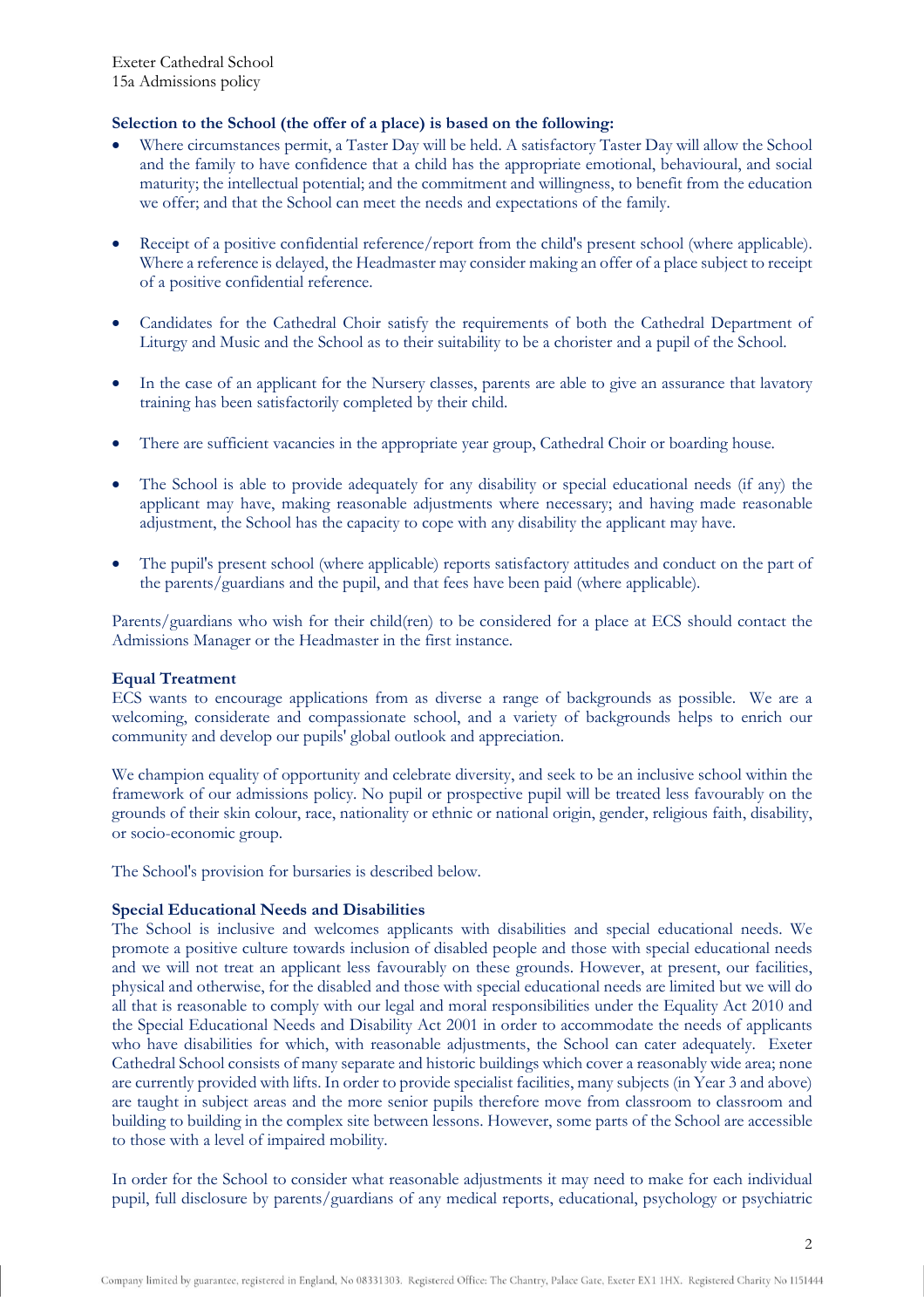Exeter Cathedral School 15a Admissions policy

assessments, or any other relevant information, in advance of any application is essential. All prospective parents/guardians will be asked to complete a form detailing any issues or concerns known at the time of application. In cases of doubt, parents/guardians should raise them with the School in advance of any application. The School will discuss thoroughly with parents and their medical advisers the adjustments that can reasonably be made for the child if he or she becomes a pupil at the School.

# **The Taster Day**

The aim of the Taster Day is for all 3 parties (School, pupil, parents/guardians) to ascertain that the pupil will be happy and will thrive at ECS. It is not a day of tests - though there will be some informal assessing taking place through taught lessons (in the case of the Nursery and Reception, activities/sessions) - and it matters to us very much that we see prospective pupils interact with current pupils, take part in lessons and activities, join in at break/lunch time, show interest in and commitment to education in its broadest sense - beyond the confines of the curriculum - and that we can spot the sparks that make up their character. To that end, the Taster Day will be a normal school day during which a prospective pupil will join a form (class) for the day, getting involved in all of the activities of the day. If a child has a particular interest (PE, Art, music eg) the taster day can be arranged on a day when this activity takes place. Pupil mentors are assigned to take special care of visiting children. For EYFS children, a half-day may be more appropriate.

The Headmaster (or another senior member of staff) will spend some time meeting each prospective Prep School pupil. This is kept relatively informal, and aims to explore the child's character, emotional intelligence, work ethic and areas of interest.

Members of staff (in the case of the Nursery, the key workers and the Head of Nursery; in the case of the Pre-Prep, the class teacher; in the case of the Prep School, the form teacher or subject specialists) who have taught the prospective pupil will give feedback to the Headmaster/Head of Pre-Prep/Deputy Heads about how the prospective pupil fared in the lesson: this information (which may be discussed with but is not published to parents) may include how much he or she was able to access, the level at which he or she worked, how quickly he or she picked up new material, how engaged he or she was with the topic and with his or her learning. Feedback on social/emotional/behavioural/pastoral elements will also be given. The Headmaster/Head of Pre-Prep/Deputy Heads will feed back to the Headmaster. We may sometimes ask that a child come back for a second taster day to help the decision-making process.

# **Offer of a place**

Any subsequent offer of a place (or otherwise) will be made by the Headmaster (the task may be delegated) and communicated by the Admissions Manager.

## **Over-subscription**

In the event of the number of children registered for any year group exceeding the places available, children will be placed on a waiting list.

#### **Accepting a place**

Parents/guardians are notified of the closing date for acceptance of an offer of a place at the School.

A non-refundable deposit of  $f(250)$  is required as well as the registration fee of  $f(75)$ . This deposit is held as a credit against the final fee account that is presented after a pupil leaves the School.

With the exception of Nursery places, and barring exceptional circumstances, all places at the School are offered as, and charged as, full-time places.

## **Siblings**

Most siblings join us at ECS. However, this is not automatic and there may be occasions where the School judges that a sibling is likely to thrive better in a different academic environment.

#### **Cathedral Chorister Admissions**

Auditions for the Cathedral Choir may take place at any time, by appointment, if there are vacancies in the Choir to be filled. The main voice auditions take place early in the Lent term each year, for entry in the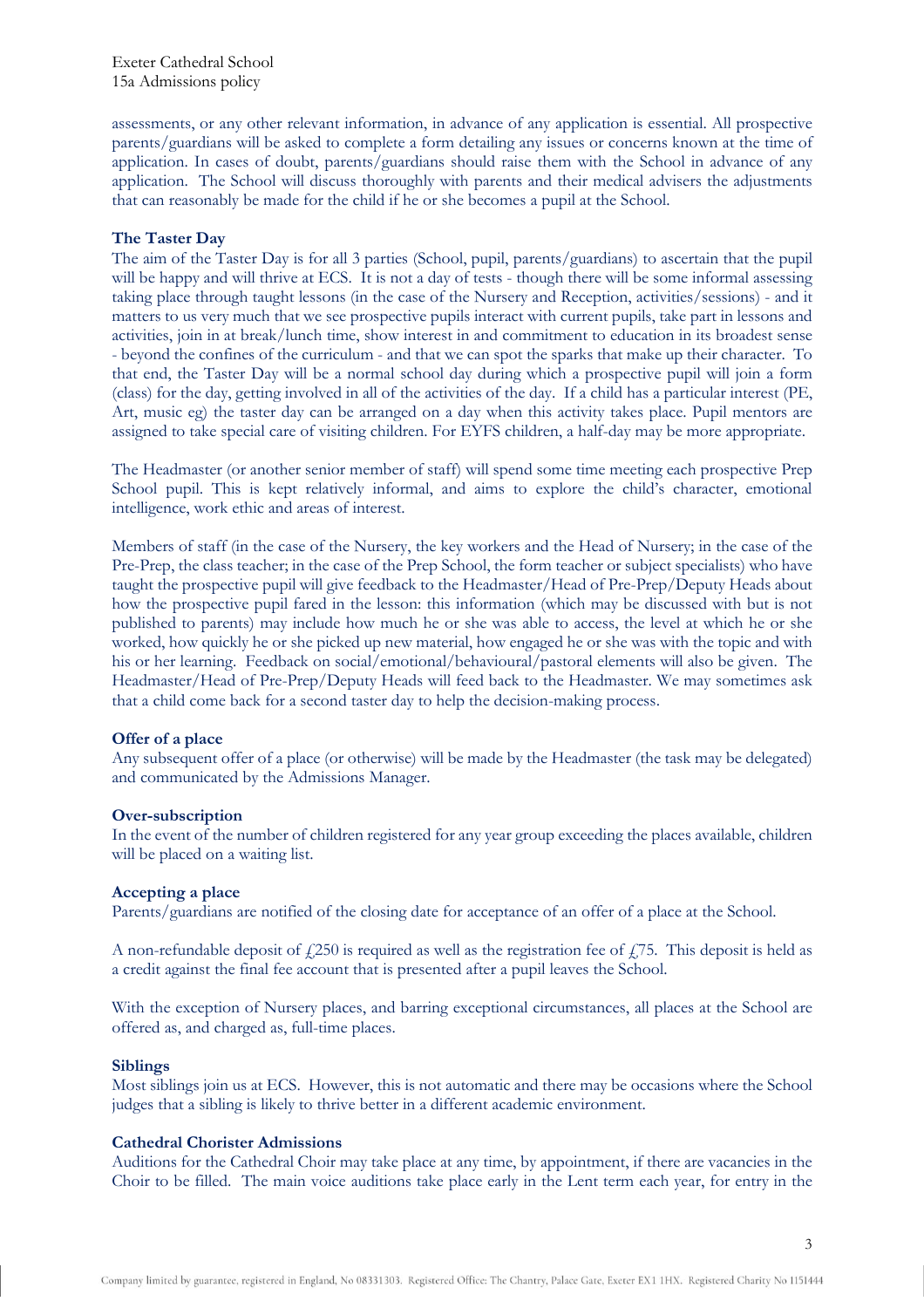Exeter Cathedral School 15a Admissions policy

September, or occasionally, more immediately. The offer of a Choristership by the Department of Liturgy and Music and the School is made on the understanding that the pupil will remain in the School and Choir (in the case of boys, voice changes permitting) until the end of Year 8.

# **Bursaries**

Bursaries are means-tested. Both parents/guardians (with parental responsibility) are required to provide proof of their income and assets. The level of support varies according to parental need, but is usually capped at 50%.

Bursaries are always offered for 12 months at a time. The family is required to provide fresh information about its circumstances for every year that their child attends the School. Levels of support may vary with fluctuations in income and according to the School's means.

Bursaries are only offered to families who are resident in the UK.

#### **Awards**

The School offers 11+ Entry Awards (fee remission for pupils able to offer a significant contribution to the School in Music, Sport, Academic, Visual/Performing Arts) to pupils joining the School into Year 7. This includes the Devon Award: a free place at the School throughout Year 7 and 8, available means tested to a pupil joining from a Devon LEA state primary school.

## **Overseas pupils**

ECS welcome pupils from oversees, providing that they are legally entitled to live and study in the UK, and that they have a legal guardian to look after them in the UK at times when they are away from School.

# **Religious Beliefs**

As the Cathedral School, ECS has strong Christian roots. It does not, however, select for entry on the basis of religious belief: we welcome children and families of all faiths and none. Parents/guardians should, though, be mindful of the large part that the Cathedral and its buildings play in the lives of ECS pupils, all of whom are expected to attend Morning Worship Assemblies and School services in the Chapter House and Cathedral. The School is responsive to families with reasonable requests for exceptional consideration.

# **Permanent Exclusions**

Permanent exclusion details are outlined in the School's Permanent Exclusion Policy.

#### **Complaints**

The School hopes that parents/guardians do not have complaints about its Admissions Process, but the School's Complaints Policy is available on the School website or can be sent to parents on request.

## **Records and Review**

Applicants' details will be held on file with due regard to data protection legislation and the School's Privacy Notice.

Registered pupils are listed on the Admissions Register and the following data is categorised and recorded in full:

- Name
- Gender
- Name and address of every person known to the School to have parental responsibility for the pupil
- Emergency contact numbers
- Date of birth
- Day, month and year of admission
- Name and address of last school attended
- Boarder or day pupil